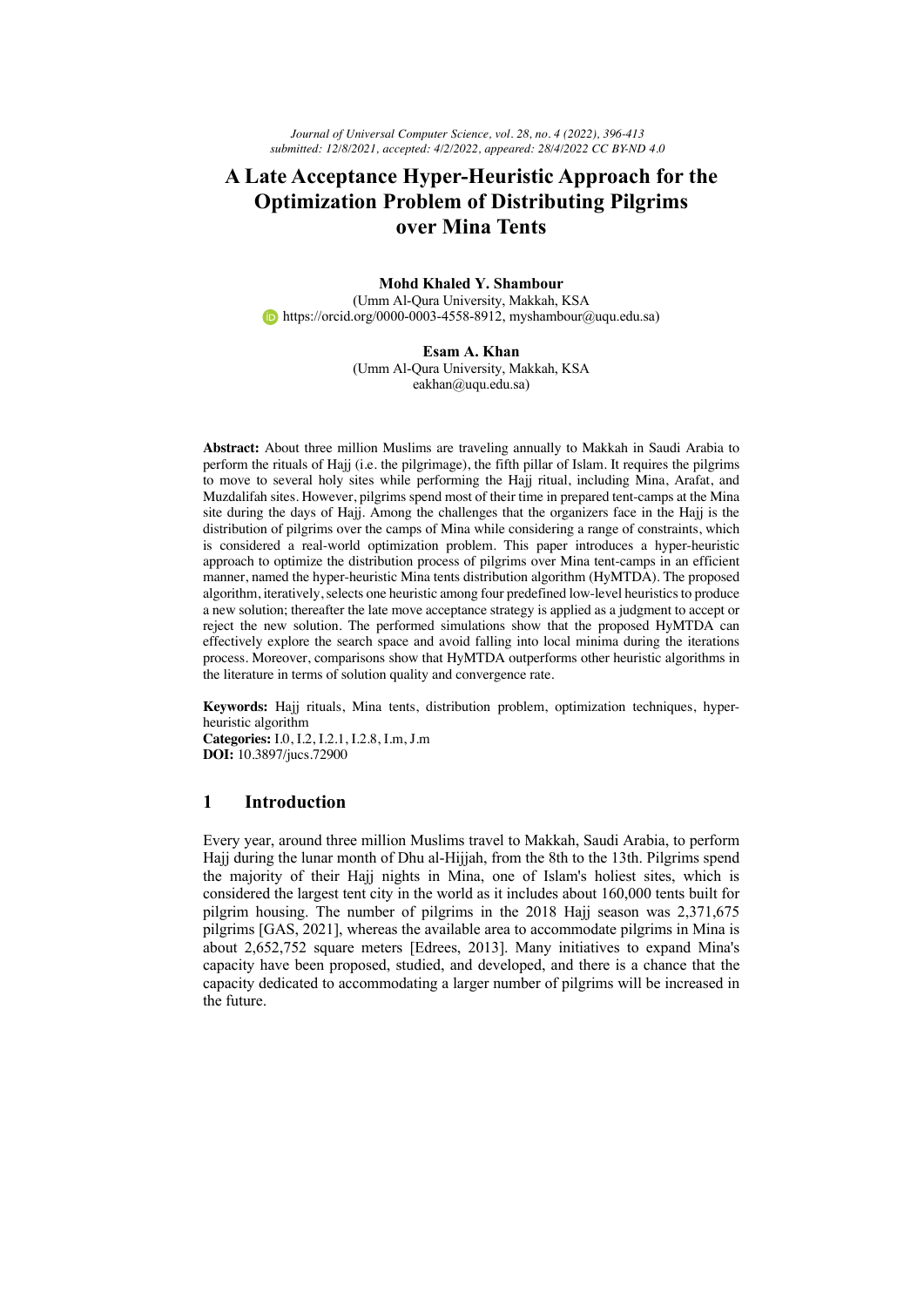Due to Mina's capacity limitations, the best distribution of pilgrim groups to the camp-tents is one of the challenges that organizers of pilgrims housing encounter every year, especially for those groups with a large number of pilgrims. The procedure of assigning pilgrims to a limited number of tent-camps intended for housing pilgrims is a real-world optimization problem that requires an advanced algorithm capable of providing high-quality solutions [Shambour & Khan, 2019].

In the current optimization problem, the data set includes 610 groups of pilgrims, each with a random number of pilgrims ranging from 200 to 5,000, which should be assigned to 1,112 tent-camps of various sizes ranging from 200 to 5,000 square meters [Dataset, 2022]. During the assignment process, many factors must be considered, including the number of pilgrims in each group, tent-camp capacity, reserved classes, train usage, and location of tent-camp. This problem belongs to the category of resource allocation problems, in which the goal is to determine the best way to allocate a set amount of resources to activities while minimizing the cost incurred by the allocation [Katoh N. & Ibaraki, 1998].

The complexity of such a resource allocation problem can be gauged by the fact that it is classified as an NP-hard problem that cannot be solved in polynomial time [Yilmaz & Başçiftçi, 2021; Zhang W., 2002]. Solving such problems needs the use of an optimization method capable of exploring many optima in their search space.

A hyper-heuristic method is one of the most popular methods that has been widely applied to tackle various optimization problems in the combinatorial optimization field, such as routing problems [Olgun et.al., 2021; Zhao et al., 2021], timetabling problems [Kheiri, et al., 2021; Kheiri & Keedwell, 2017; Shambour et al., 2013; Shambour & Khan, 2022], space allocation problems [Czerniachowska & Marcin, 2021; Vincent et al., 2020], engineering design problems [Oteiza et al., 2021], etc. Moreover, a hyperheuristic method is distinguished from other heuristic methods in that it has the ability to explore the search space without requiring more information about the search domain [Burke et al., 2003; Abd Elaziz et al., 2020].

This paper investigates the use of a hyper-heuristic method to optimize the distribution process of pilgrim groups over the available space of Mina's tent-camps, named a hyper-heuristic Mina tents distribution algorithm (HyMTDA). The algorithm is designed in such a way that it can use the available resources very efficiently while respecting the hard and soft constraints. Two stages are involved during search iterations of hyper-heuristic single-point based search framework, heuristic selection and move acceptance [Ozcan et al., 2008]. In the first stage, the HyMTDA employs one of four low-level heuristics to produce a new solution (i.e. heuristic selection); whereas in the second stage, the late acceptance technique is applied to accept or ignore the produced solution (i.e. move acceptance). Furthermore, multiple simulations and comparisons with other methods from the literature were performed to verify the efficiency of the developed algorithm in terms of objective function values.

The remainder of this paper is organized as follows. Section 2 reviews the relevant literature to the work of this paper. Section 3 explains the problem description. Hyperheuristic approach for Mina camps distribution and simulation results are given in Section 4 and Section 5, respectively. Finally, Section 6 provides the conclusions and directions for further research.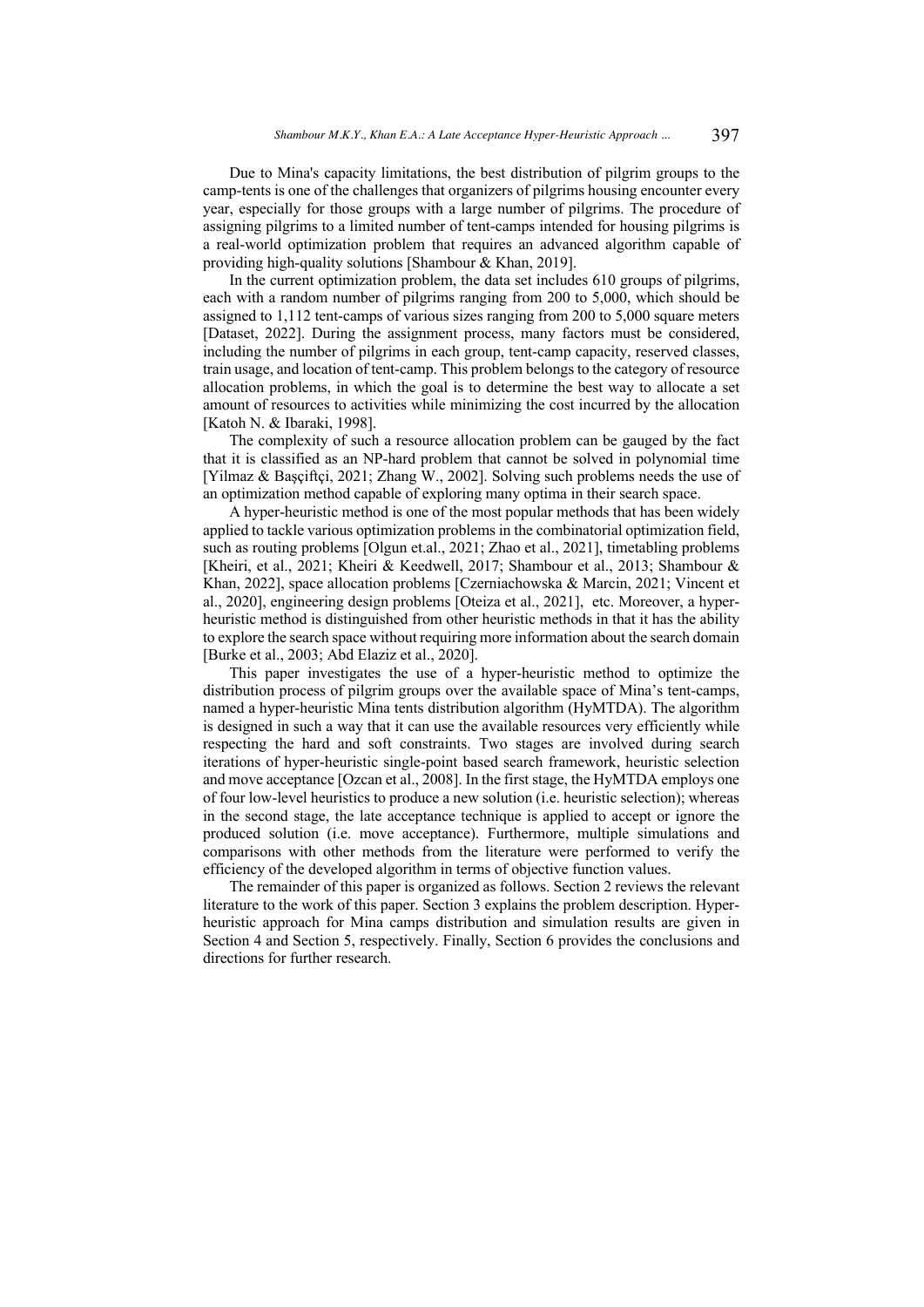# **2 Related Works**

In recent years, there have been several attempts to study and address a wide range of Hajj applications [Shambour & Gutub, 2021; Shambour & Dhubaib, 2022; Shambour, 2021]. However, few research studies have addressed the problem of optimizing the distribution process of a large number of pilgrims to a limited number of tent-camps. This optimization problem has multiple resources that need to be utilized efficiently while satisfying a set of hard and soft constraints (e.g. predefined tents must not be violated, every pilgrim group must be assigned once, and two pilgrim groups cannot be allocated to the same tent). The current problem is related to resource allocation problems in that it attempts to monitor the optimal allocation of a number of specific resources to activities while reducing the distribution process cost [Katoh et al., 2013].

[Shambour et al., 2017] presented a framework for efficiently distributing tentcamps in Mina area. The proposed framework is based on employing artificial intelligence methods to extract the spatial data of Mina area. Thereafter, the extracted data is prepared to be used for further analysis, as well as conducting experiments using heuristic methods. According to the recommendations, the proposed framework aids in the utilization of the maximum capacity of available resources, resulting in an increase in the Mina area's capacity. Later, [Shambour & Khan, 2019] developed a heuristicbased approach to distributing pilgrims over Mina camps. The algorithm begins by iteratively offering all available and appropriate tent-camps in Mina for a randomly selected pilgrims' group. Then, one of the seven assignment methods is chosen to determine the best suitable tent-camp for the taken pilgrims' group. In terms of space allocation, the proposed algorithm performed well, with about 80 percent of pilgrims being assigned to more than 76.2 percent of the total housing space in the Mina area.

The previous studies mentioned above are the only ones that look at the use of heuristic algorithms to optimize pilgrim distribution over Mina's tent-camps[Shambour & Gutub, 2021]. However, various approaches are applied to solve a variety of similar optimization problems, which are roughly divided into four categories, sequential methods, cluster methods, constraint-based methods, and meta-heuristic methods [Carter et al., 1996; Carter et al., 1998; Burke, 2002]. Researchers from several fields, such as computational intelligence [Deveci et al., 2018; Demirel et al., 2017], have recently adopted heuristics, meta-heuristics, and hyper-heuristics as preferred methods, particularly for problems requiring a high amount of computational resources, as they can produce good quality solutions in a reasonable amount of time when compared to other traditional methods.

The heuristics and meta-heuristics frameworks are classically working on the problem directly and often know the domain, whereas hyper-heuristic framework runs at a higher abstraction level which is often working without knowledge about the domain [Burke et al., 2003]. The term "hyper-heuristic" has been defined in the literature by several authors, such as that by Cowling et al. [Cowling et al., 2001] who defined it as "a heuristic to choose heuristics". Another definition given by Drake et al. [Drake et al., 2019] is "a high-level automated search methodology which explores a search space of low-level heuristics or heuristic components, to solve computationally hard problems". Burke et al. [Drake et al., 2019] defined it as "an automated methodology for selecting or generating heuristics to solve hard computational problems". Generally, hyper-heuristic approaches have become a growing trend over the past few years due to their remarkable efficiency in many applications of operation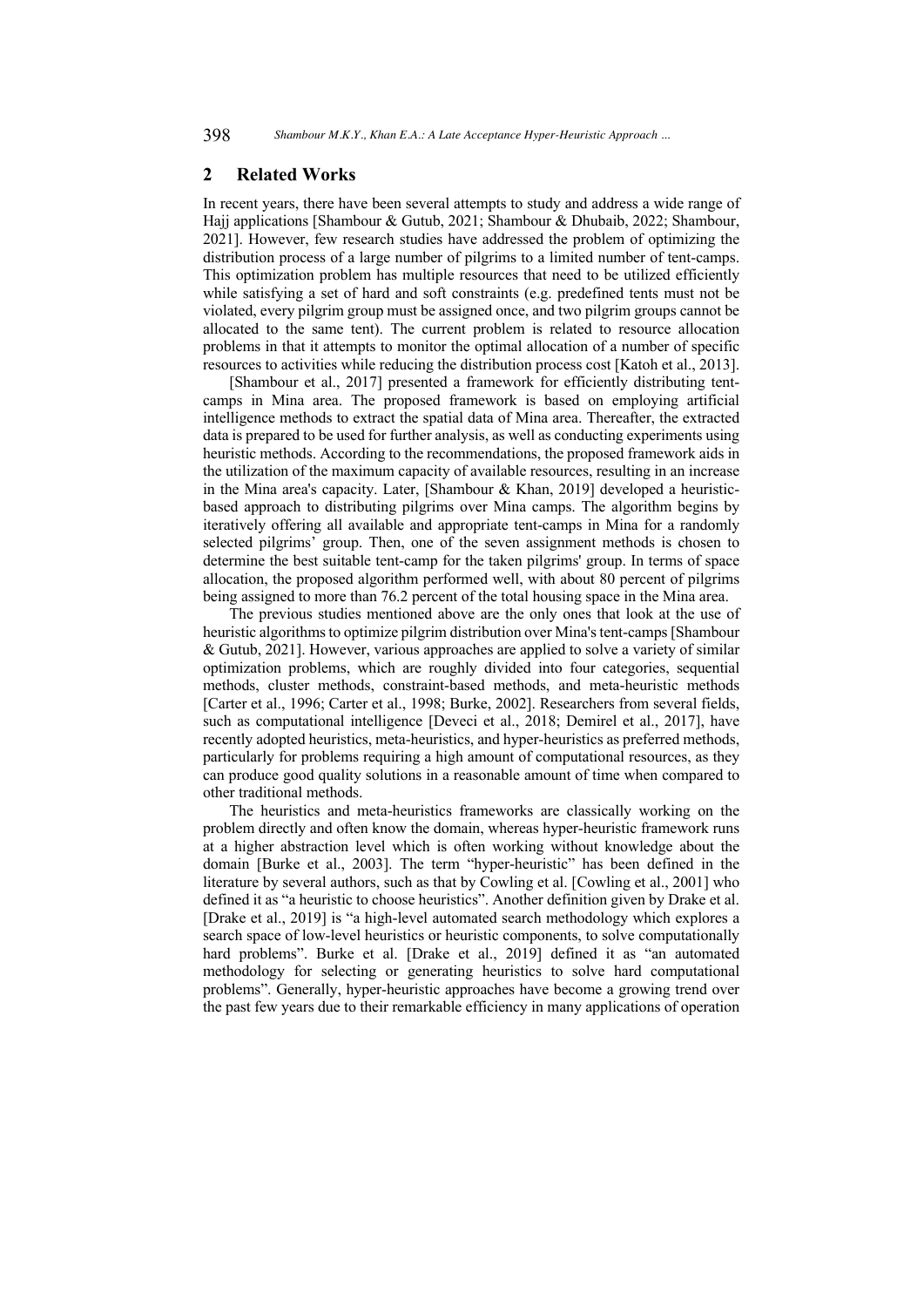research and computer science fields. Following are some research discussions related to the use of hyper-heuristic in several areas of optimization fields.

Steenson et al. [Steenson et al., 2021] applied a multistage hyper-heuristic mechanism on three classes of education timetabling problems (examination timetabling, post-enrolment-based timetabling, and curriculum-based course timetabling). The authors identified six successive stages of low-level heuristics consisting of hill climbing, great deluge, and simulated annealing. Thereafter, the performance of each successive stage was tracked and recorded to observe the best sequence of low-level heuristics. In another education timetabling problem, Kheiri et al. (2016) and Kheiri & Keedwell (2017) applied a hyper-heuristic approach to solving the high school timetabling problem. The authors explored the performance of the proposed approach on both random-based selection and sequencing-based selection of low-level heuristics. Leng et al., (2019) presented a multi-objective hyper-heuristic method for location-routing problem considering a town wherein goods are needed to be picked up from stores and delivered to clients.

In another work, Chen et al. (2016) investigated the performance of several hyperheuristic methods on the periodic vehicle routing problem. The authors applied five heuristic selection methods. The experimental results proved an improvement in the performance of hyper-heuristic techniques when a dedicated local search phase was included. Moreover, hyper-heuristic has been applied to solve numerous resource allocation problems such as the container allocation problem [Tan et al., 2019], the fog allocation problem [Kabirzadeh et al., 2017], and tasks allocation [Pour et al., 2018; Babić et al., 2018]. Furthermore, comprehensive surveys of hyper-heuristic and their applications could be found in [Ozcan et al., 2008; Drake et al., 2019; Burke et al., 2013].

This section discussed the paucity of research studies that have addressed the current optimization problem, as well as the optimization techniques that are applied to solve a variety of optimization problems from diverse application fields. The main objective of this research work is to employ an effective technique for efficiently distributing pilgrims to tent-camps while making use of all the available allocated space. By achieving this objective, more pilgrims will be able to accommodate in tentcamps, more equity in pilgrim accommodation for different groups of pilgrims, and more information and alternative scenarios that decision-makers will have about how to accommodate pilgrims to tent-camps in sufficient time before the Hajj season begins.

# **3 Problem Modelling and Description**

Our distribution problem is concerned with distributing all pilgrim groups over different tent-camps while respecting a set of constraints. The specifications of pilgrim groups and accommodated tents used in this paper are adopted from a previous work presented in [Shambour & Khan, 2019]. The descriptions of problem attributes and constraints are explained in the following subsections.

### **3.1 Problem Attributes**

All pilgrim groups (PGs) are classified, according to their home countries, into six country groups (CGs). Figure 1 illustrates the defined CGs as well as the number of pilgrims in every CG for the 2018 Hajj season. Moreover, each CG has several PGs,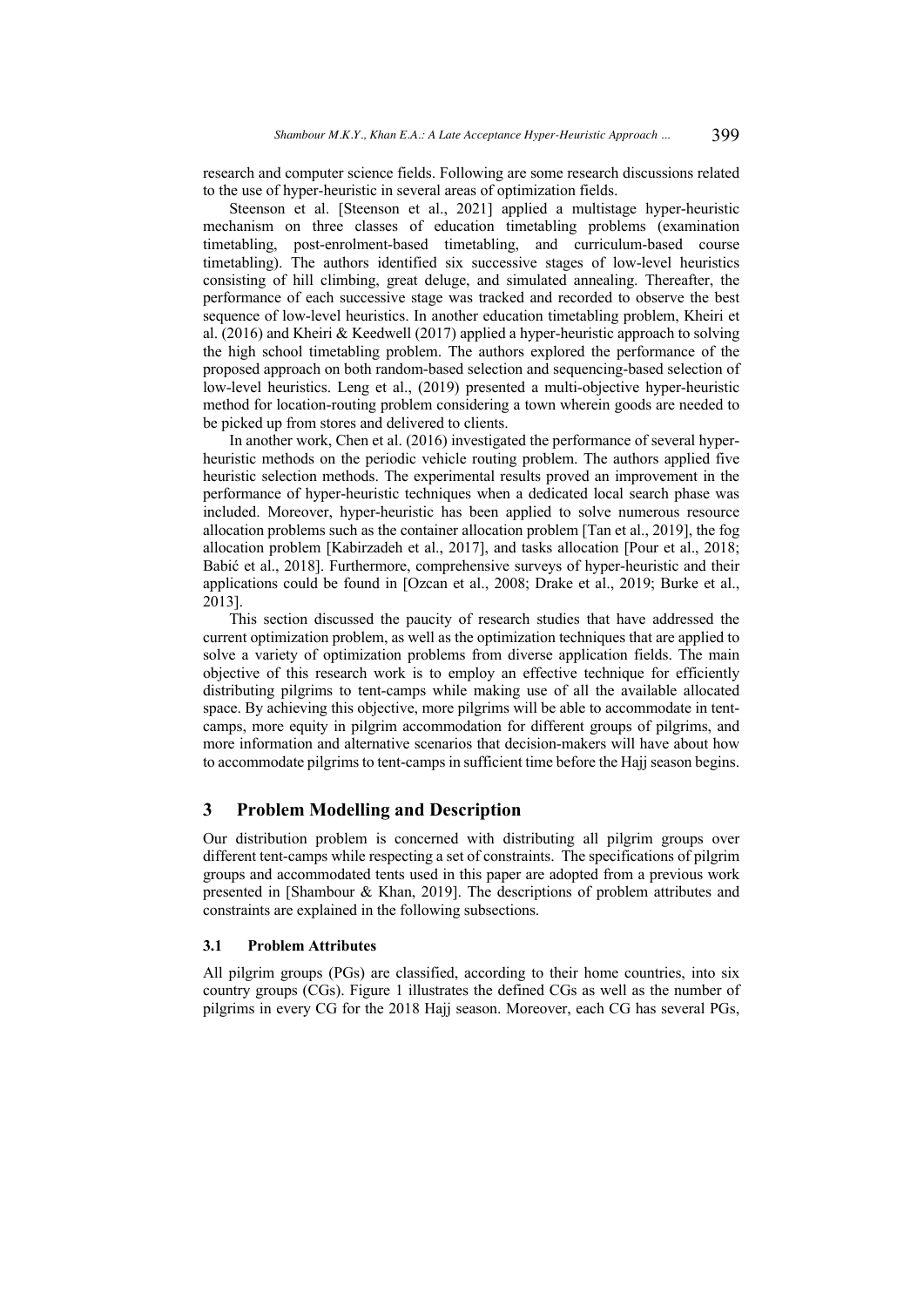and each PG comprises several pilgrims who share the same services and host features such as train usage, tent-camp location, etc.



*Figure 1: Number of pilgrims for the classified CGs in the 2018 Hajj season*

Furthermore, the number of PGs for all CGs was set to 610 PGs, each containing a random number of pilgrims ranging between 200 to 5,000. An example of the assignment process for European PGs is presented in Table 1.

| European PG     | <b>Number of Pilgrims</b> |
|-----------------|---------------------------|
| PG1             | 1,021                     |
| PG <sub>2</sub> | 1,158                     |
| PG3             | 1,053                     |
| ٠               |                           |
| PG25            | 4,354                     |
| <b>Total</b>    | 88,601                    |

*Table 1: An example for assigning pilgrims to European PGs*

Consequently, the key attributes of the PG data input are defined as shown in Table 2.

|       | <b>Attribute Name</b> | Abbreviation |
|-------|-----------------------|--------------|
| Att.1 | ID                    | $PG_i$       |
| Att.2 | Class                 | $PG_{i_c}$   |
| Att.3 | CGID                  | $PG_{j_q}$   |
| Att.4 | Inside/outside Mina   | $PG_{jm}$    |
| Att.5 | Train usability       | $PG_{i_r}$   |
| Att.6 | Number of Pilgrims    | $PG_{j_n}$   |
| Att.7 | MinSpace              | $PG_{j_u}$   |
| Att.8 | MaxSpace              | $PG_{j_{v}}$ |

*Table 2: Attributes of PG*

Where "*ID*" denotes the identification and unique number assigned for every PG, "*Class*" represents the class area of tents used to locate PGs to tent-camps of a certain class area $(C_1, C_2, ..., C_7)$ , "*Inside/outside Mina*" refers to the area in which a certain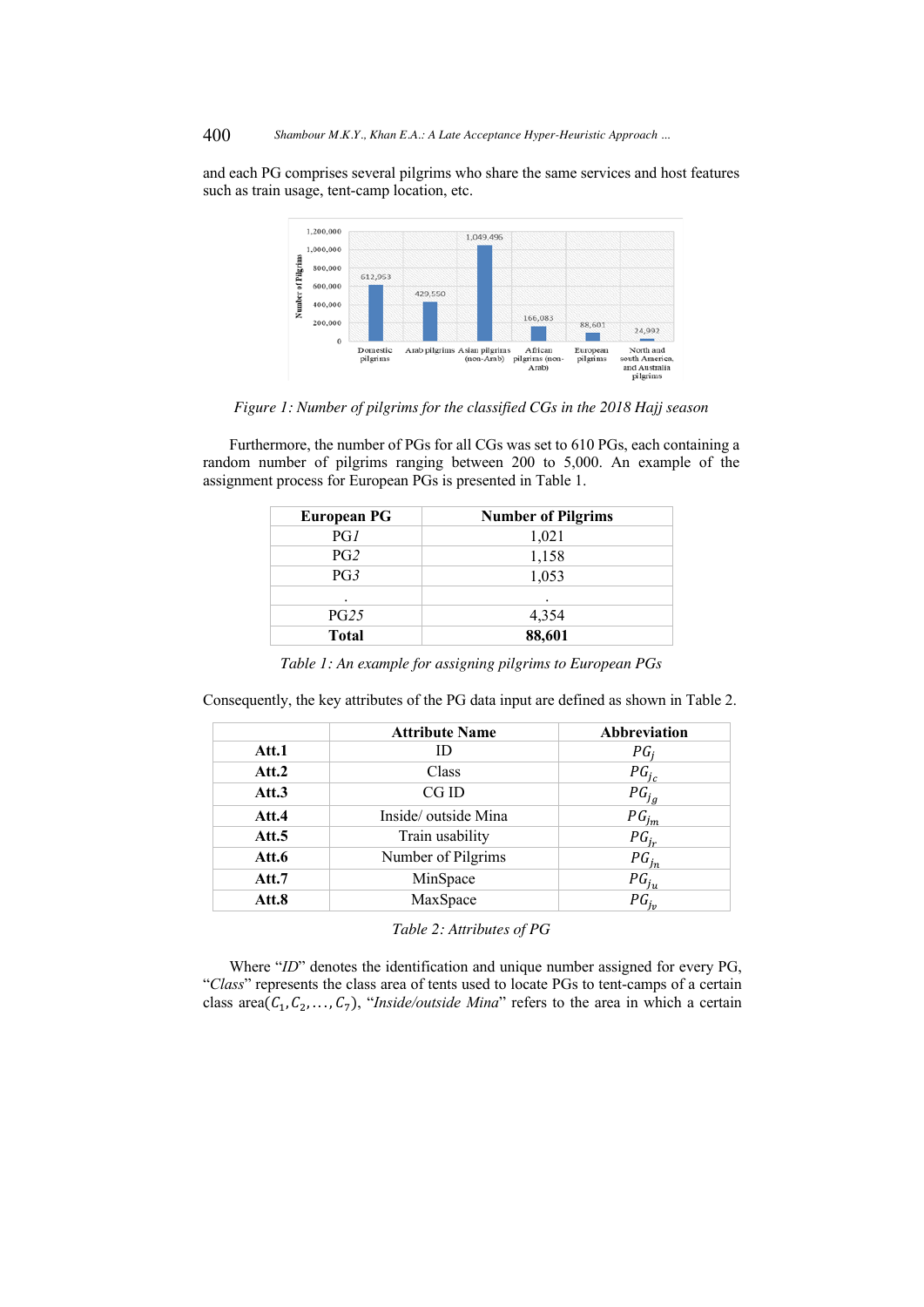tent-camp is located, "*Train usability*" indicates the ability or inability of pilgrims to use the train, and "*MinSpace*" and "*MaxSpace*" represent the minimum and maximum space per PG, respectively. Moreover, the main attributes of the tent-camp data input are defined as given in Table 3.

|                     | Att l | Att2         | Att3    | Att4           | Att5      | Att6  |
|---------------------|-------|--------------|---------|----------------|-----------|-------|
| <b>Attribute</b>    | Tent  | <b>Block</b> | Class   | Inside/outside | Train     | Space |
| <b>Name</b>         |       |              |         | Mina           | usability |       |
| <b>Abbreviation</b> |       | $\iota_h$    | $\iota$ | $\iota_m$      |           |       |

*Table 3: Attributes of Tent-camp (T)*

Where "*Tent ID*" refers to the identification and unique number assigned for every tent camp, "*Block ID*" is the identification number for a block area to which the tentcamp belongs, "*Class*" and "*Inside/ outside Mina*" are similar to those in PG attributes, "*Train usability*" indicates the tent-camps identified to accommodate pilgrims who need to use the train, and "*Space*" denotes the available space designated for the accommodation of pilgrims. The number of blocks in tent-camps is 230 blocks, each of which has a random number of tent-camps ranging between 1 and 10. Furthermore, the size of tent-camps ranged from 200 to 5,000 square meters. Table 4 illustrates the summary of data attributes.

| <b>Attribute Name</b>                     | Value     | Unit         |
|-------------------------------------------|-----------|--------------|
| <b>Number of pilgrims</b>                 | 2,371,675 | Pilgrim      |
| <b>Number of PGs</b>                      | 610       | PGs          |
| <b>Housing space in Mina</b>              | 2,652,752 | Square meter |
| <b>Number of Tent-Camps</b>               | 1,112     | tent-camps   |
|                                           | 612,953   | Pilgrim      |
| <b>Domestic pilgrims</b>                  | 203       | PG           |
|                                           | 429,550   | Pilgrim      |
| Arab pilgrims                             | 40        | PG           |
|                                           | 1,049,496 | Pilgrim      |
| Asian pilgrims (non-Arab)                 | 297       | PG           |
|                                           | 166,083   | Pilgrim      |
| African pilgrims (non-Arab)               | 39        | PG           |
|                                           | 88,601    | Pilgrim      |
| <b>European pilgrims</b>                  | 19        | PG           |
| American,<br>North<br>south<br>and<br>and | 24,992    | Pilgrim      |
| <b>Australian pilgrims</b>                | 12        | PG           |
| Class area $C_1$                          | 144       | Tent-camp    |
|                                           | 50        | <b>Block</b> |
|                                           | 177       | Tent-camp    |
| Class area $C_2$                          | 36        | <b>Block</b> |
|                                           | 112       | Tent-camp    |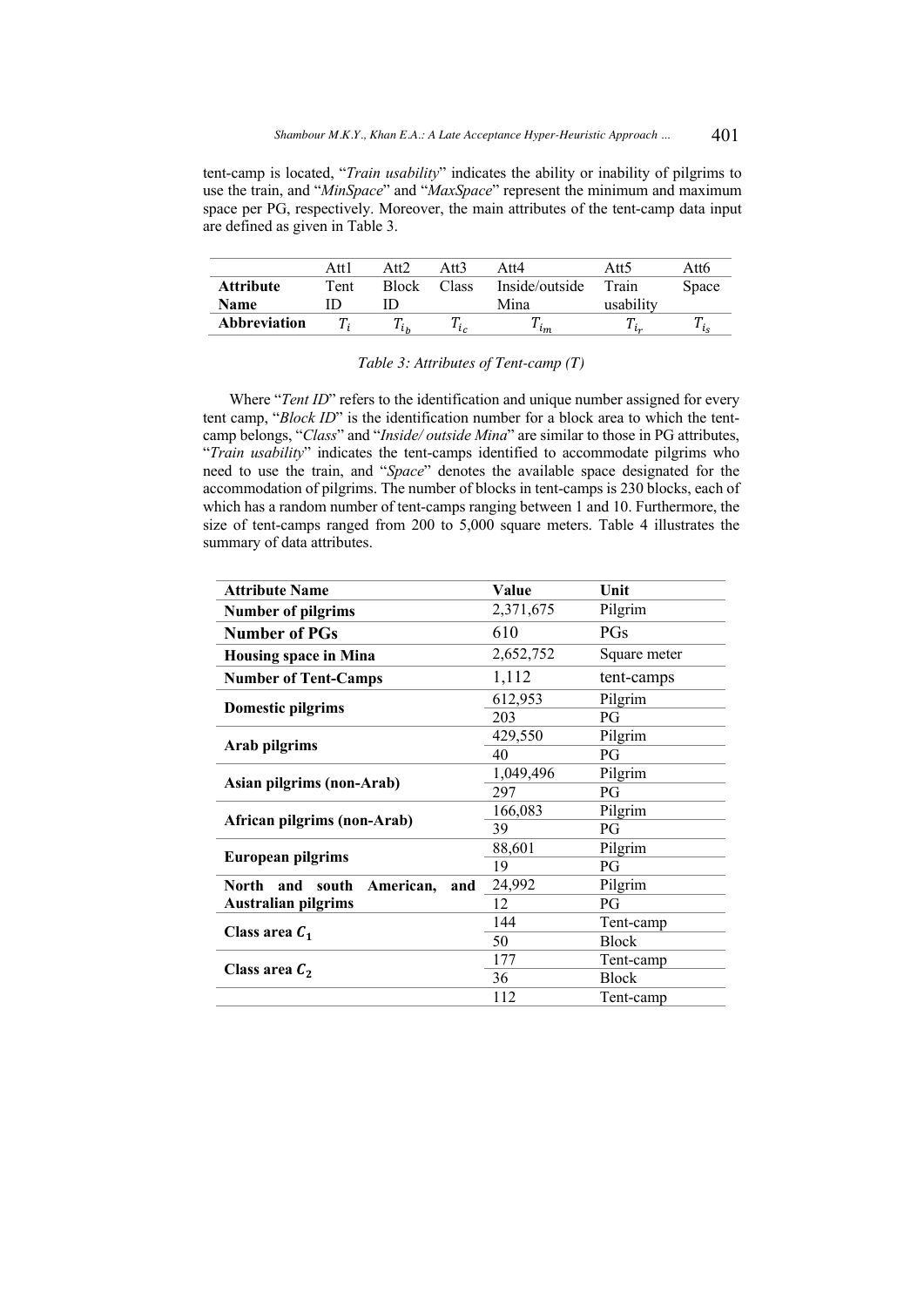| Class area $C_3$ | 22  | Block        |
|------------------|-----|--------------|
|                  | 81  | Tent-camp    |
| Class area $C_4$ | 26  | <b>Block</b> |
| Class area $C_5$ | 199 | Tent-camp    |
|                  | 47  | <b>Block</b> |
| Class area $C_6$ | 228 | Tent-camp    |
|                  | 44  | <b>Block</b> |
| Class area $C_7$ | 171 | Tent-camp    |
|                  | 27  | <b>Block</b> |

*Table 4: Data attributes*

#### **3.2 Problem Formulation**

This study defines nine constraints that need to be satisfied in the final solution to observe the optimal solution. These constraints are classified into four hard constraints (*H1, H2..., H4*) that should not be violated, and five soft constraints (*S1, S2, …, S5*) that are to be satisfied as much as possible. The mathematical representation of the problem is provided as follows [Shambour & Khan, 2019]:

Assignment (*A*) is a function of resources (*PG, T*), such that the problem constraints can be mathematically formulated as given in Table 5 and Table 6.

| Constraint<br>ID | <b>Formulation of Hard Constraints</b>                                                                                                                                                                                                           |  |  |  |  |  |  |  |
|------------------|--------------------------------------------------------------------------------------------------------------------------------------------------------------------------------------------------------------------------------------------------|--|--|--|--|--|--|--|
| H1               | Predefined tents must not be violated.<br>$A_{PG_i}^{I_v} = \emptyset$ where $T_v$ is a Predefined tent, $\forall j \in PG$                                                                                                                      |  |  |  |  |  |  |  |
| H <sub>2</sub>   | Every pilgrim group must be assigned once.<br>$A_{PG}^T = A_{PG_i}^{T_i}$<br>$\forall i \in T, j \in PG$                                                                                                                                         |  |  |  |  |  |  |  |
| H <sub>3</sub>   | Two pilgrim groups cannot be allocated to the same tent.<br>$A_{PG_i}^{T_i} \neq A_{PG_k}^{T_i}$<br>$j \neq k, \forall i \in T, \forall j \in PG, \forall k \in PG$                                                                              |  |  |  |  |  |  |  |
| H4               | The space available for each tent-camp should be suitable for the<br>number of assigned pilgrims.<br>$A_{PG_{i_s}}^{T_i} \geq A_{PG_{i_u}}^{T_i}$<br>where $PG_{i_s}$ is the allocated space<br>for $PG_i$ , $\forall i \in T, \forall j \in PG$ |  |  |  |  |  |  |  |

*Table 5: Mathematical formulation of hard constraints*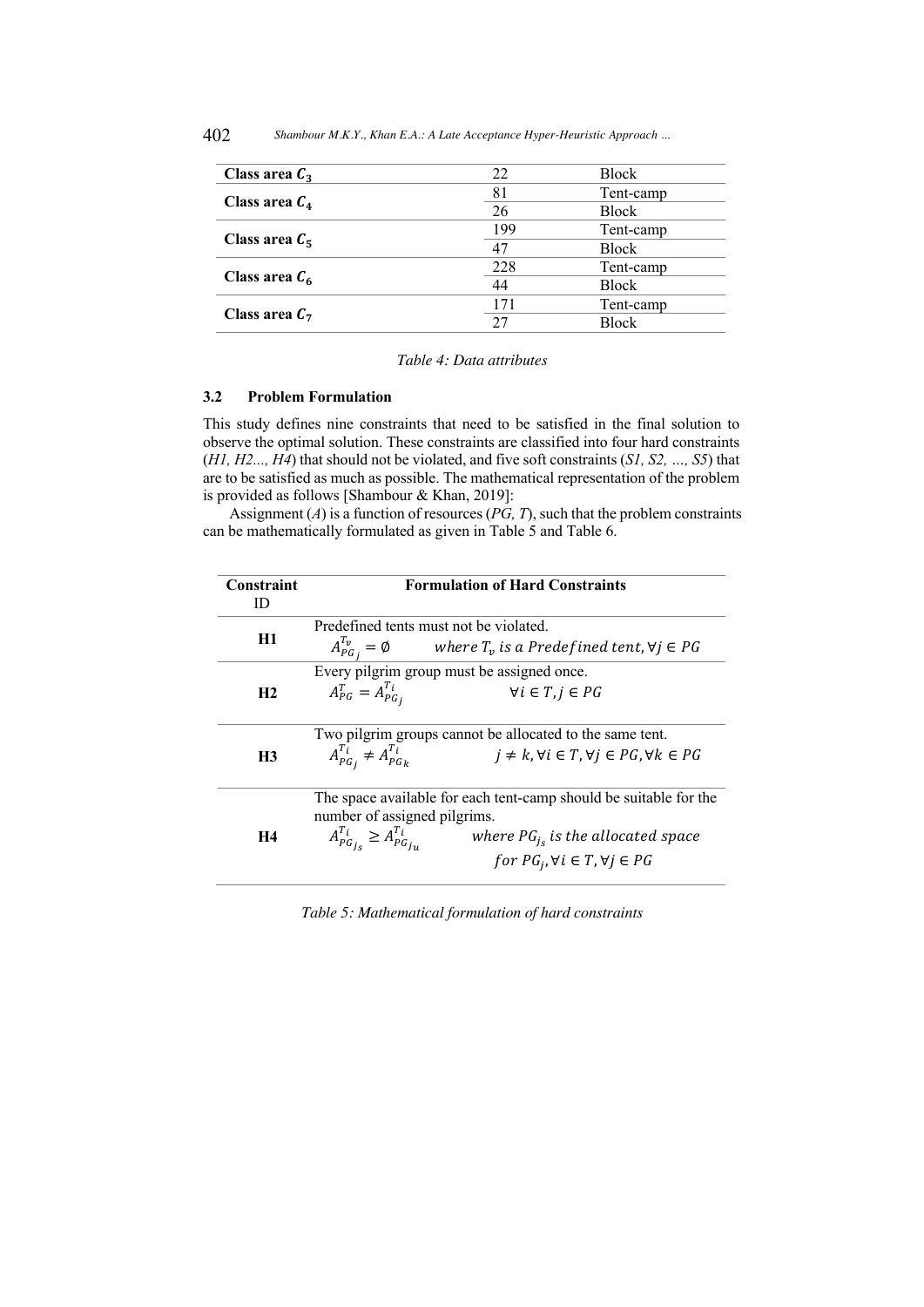| Constraint     | <b>Formulation of Soft Constraints</b>                                                                                        |  |  |  |  |  |
|----------------|-------------------------------------------------------------------------------------------------------------------------------|--|--|--|--|--|
| ID             |                                                                                                                               |  |  |  |  |  |
|                | A group of pilgrims who need to use the train should be assigned to                                                           |  |  |  |  |  |
|                | tents near the train station.                                                                                                 |  |  |  |  |  |
| S1             | $A_{PG_i}^{T_i} = A_{PG_{i-2}}^{T_{ir1}}$ where $r1, r2 \in \{0 = false, 1 = true\},$                                         |  |  |  |  |  |
|                | $\forall i \in T, \forall j \in PG$                                                                                           |  |  |  |  |  |
|                | Pilgrim group should be assigned to a tent-camp that belongs to the                                                           |  |  |  |  |  |
| S <sub>2</sub> | pilgrims reserved class.                                                                                                      |  |  |  |  |  |
|                | $A_{PG_i}^{T_i} = A_{PG_{ic_n}}^{T_{ic_m}}$<br>$n = m, \forall i \in T, \forall j \in PG$                                     |  |  |  |  |  |
|                | The accommodation space for a tent-camp should be fit for the                                                                 |  |  |  |  |  |
|                | assigned pilgrim group.                                                                                                       |  |  |  |  |  |
| S3             | $A_{PG_j}^{T_i} = A_{PG_{j_n}}^{T_{i_s}}$ where $PG_{j_q}$ is the allocated space for $PG_{j_q}$                              |  |  |  |  |  |
|                | $T_{i_s} - PG_{i_a} \cong 0$ , $\forall j \in PG, i \in T$                                                                    |  |  |  |  |  |
|                | Pilgrim groups that are similar in terms of a country group should                                                            |  |  |  |  |  |
|                | be located in tents next to each other. (current tent's block number                                                          |  |  |  |  |  |
| <b>S4</b>      | $-$ any adjacent tent's block number $\leq$ =1).                                                                              |  |  |  |  |  |
|                | $A_{PG_{i,a}}^{T_{i_b}} = A_{PG_{i,a}}^{T_{k_b}}$ $i \neq k, j \neq l, \forall i \in T, \forall j \in PG, l \in PG$           |  |  |  |  |  |
|                | A pilgrim group should be assigned to a tent/tents belonging to at                                                            |  |  |  |  |  |
| S5             | most two adjacent tents blocks.                                                                                               |  |  |  |  |  |
|                | $A_{PG_i}^{T_{i_{bm}}} = A_{PG_i}^{T_{i_{bm}}}  T_{i_{bm}} - T_{i_{bm}}  = \{0,1\}, n = m, \forall i \in T, \forall j \in PG$ |  |  |  |  |  |

*Table 6: Mathematical formulation of soft constraints*

The weight (cost) of each constraint violation is given in the following table. Note that these weights are determined according to their importance to the problem, as far as the constraint required to be fulfilled in the solution, the violation cost becomes higher. A valid solution is obtained if it satisfies all the hard constraints of the problem.

| <b>Constraint</b> | H1      | H2    | <b>H3</b> | H4                                  | S1 S2 | <b>S3</b> | - S4 | - S5 |
|-------------------|---------|-------|-----------|-------------------------------------|-------|-----------|------|------|
| Weight            | 100,000 | 1.000 | 1.000     | $1.000 \quad 10 \quad 10 \quad 0.1$ |       |           | 10   |      |

*Table 7: Weights of constraint violations*

This problem is a minimization problem where the goal is to obtain the optimal solution by distributing all pilgrim groups on the available accommodation tents in the Mina area while satisfying all hard and soft constraints. Accordingly, the objective function is defined as minimizing the costs of violating problem constraints that appear in the final solution, which can be declared as follows:

minimize  $(\sum_{H=1}^{4} W_H \; V \text{times}_H \; (Sol) + \sum_{S=1}^{5} W_S \; V \text{times}_S(Sol) )$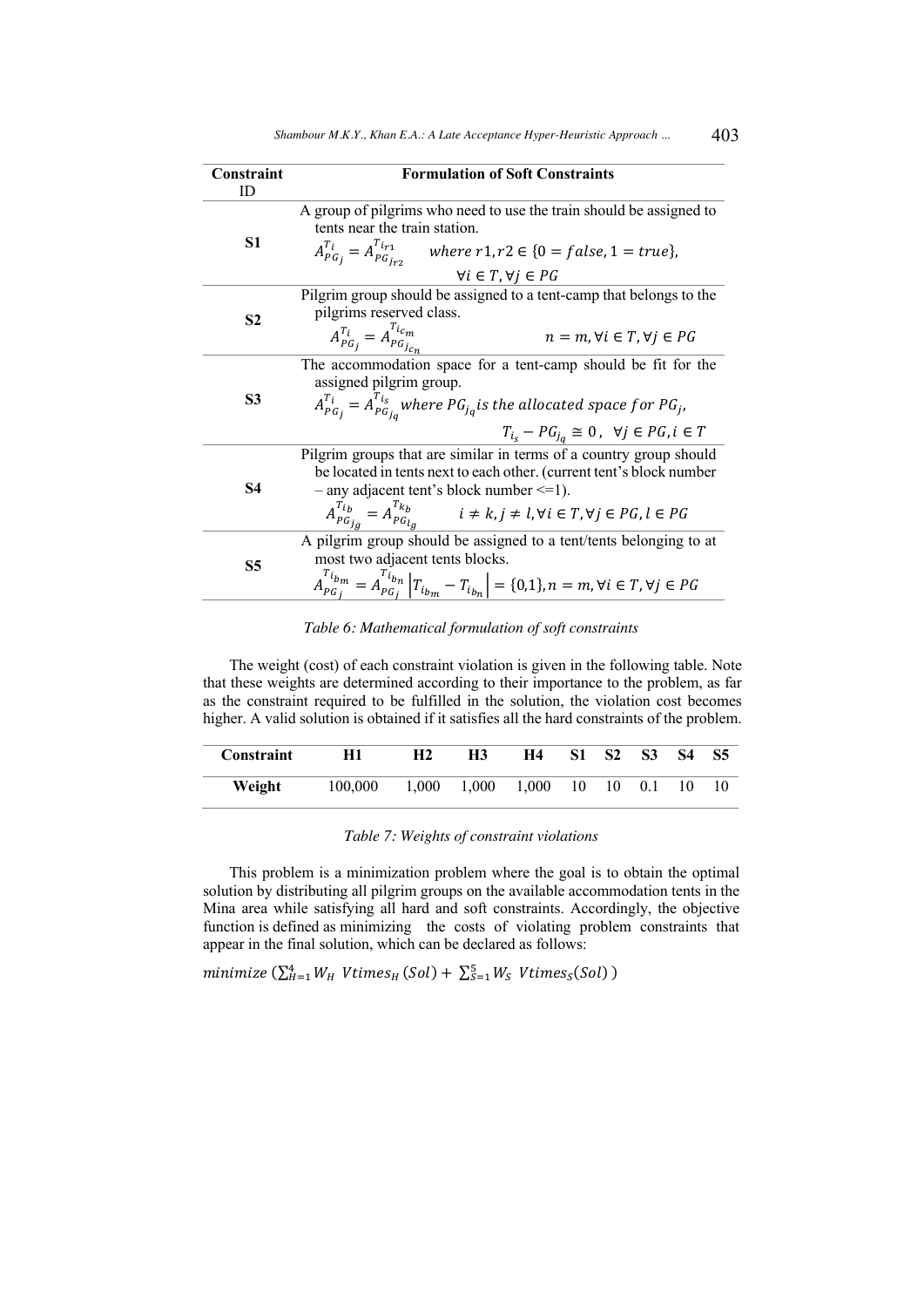Where  $W$  denotes the weight of constraint,  $V$ times refers to the number of times a constraint is violated in the produced solution, and *Sol* refers to the solution representation.

### **4 Proposed Approach**

A hyper-heuristic approach, called hyper-heuristic Mina tents distribution algorithm (HyMTDA), is applied to optimize the distribution of pilgrims on the definite number of tent-camps in Mina. Figure 2 provides a flowchart for the proposed approach including its main steps. Detailed descriptions of each step are offered in the following subsections.



*Figure 2: Flowchart of the proposed HyMTDA*

### **4.1 Initialization**

Two initialization procedures are included in this step, initializing algorithm and problem parameters, and constructing an initial solution.

First, the proposed HyMTDA and problem parameters are defined, including the maximum iteration number (MaxItr), the number of PGs in all CG, number of pilgrims in every PG, the PG's class, the number of tent-camps in every block, the space and location of all tent-camps, and usability of the train.

Then, HyMTDA applies different allocation schemes to build an initial solution by assigning all pilgrim groups to suitable tent-camps as much as possible. The algorithm picks the best solution out of ten initial solutions generated, in terms of objective function value, and passes it to the next step. The descriptions of the applied schemes are presented as follows [Shambour & Khan, 2019]:

- BlockFit (BF): designed to allocate a group of pilgrims to all tent-camps of one block.
- TwoBlockFit 1 (TBF1): designed to allocate a group of pilgrims to all tent-camps of two adjacent blocks.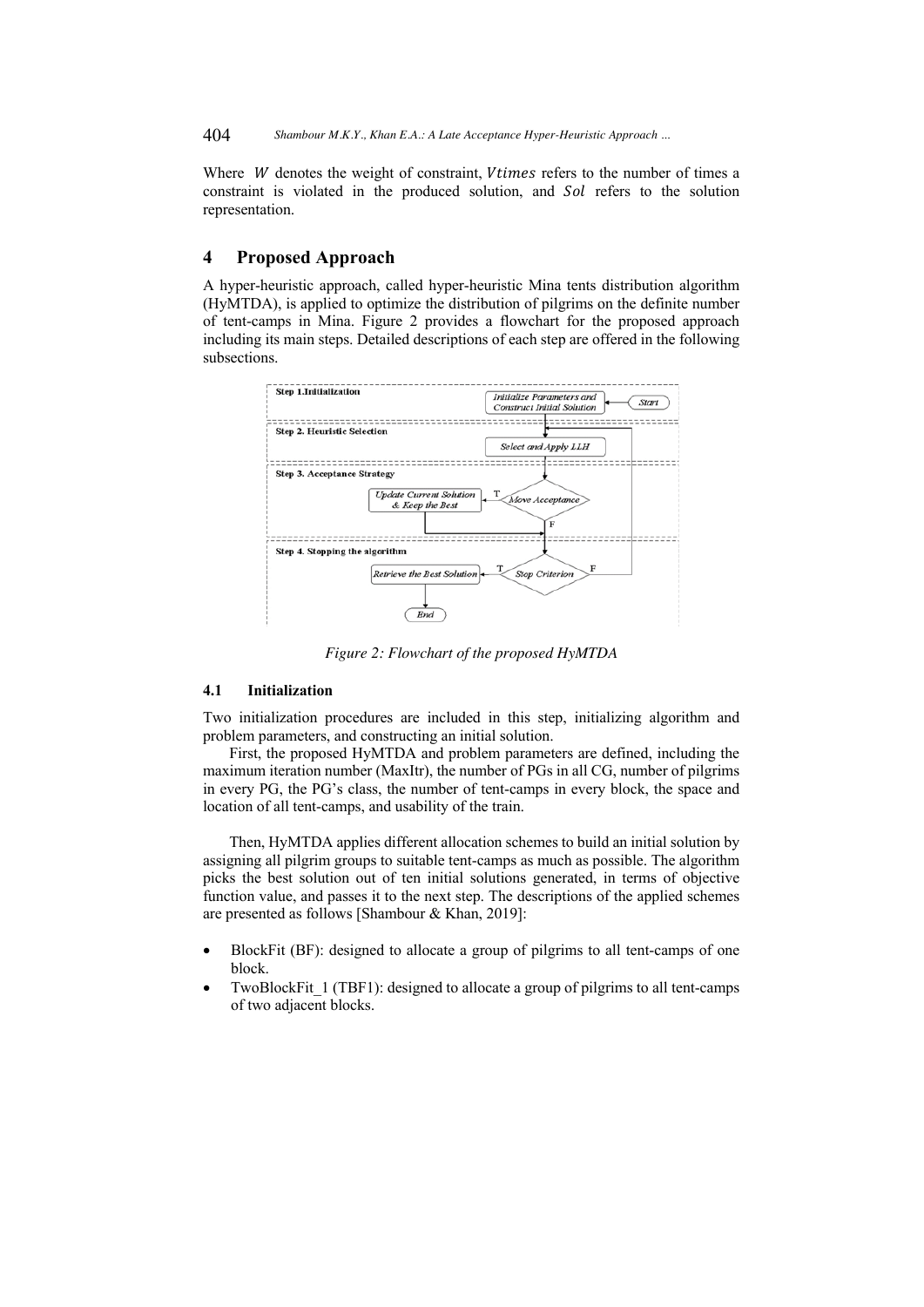- Part-blockFit (PF): designed to allocate a group of pilgrims to some tent-camps of one block.
- TwoBlockFit 2 (TBF2): designed to allocate a group of pilgrims into two adjacent blocks, such that all tent-camps of the first block and some tent-camps of the second block are taken.
- TwoBlockFit 3 (TBF3): designed to allocate a group of pilgrims into two adjacent blocks, such that some tent-camps of the first and second blocks are taken.
- ElasticBlockFit (EBF): designed to allocate a group of pilgrims to all tent-camps of one block with leaving some space unallocated.
- ElasticPart-blockFit (EPF): designed to allocate a group of pilgrims to some tentcamps of one block with leaving some space unallocated.

Figure 3 shows some examples of the mechanisms used by allocation schemes to assign a PG to one or more block areas (i.e. A, B, C, or D). It should be noted that the shaded shapes in the figure represent a reserved area of Mina blocks.



*Figure 3: Examples of allocation schemes*

# **4.2 Heuristic Selection**

The proposed HyMTDA randomly selects and applies one of four defined low-level heuristics (LLH) that attempt to optimize the solution quality. The defined LLHs are:

- Move heuristic (LLH1): This heuristic randomly selects an allocated PG and checks whether it can be assigned to another available tent-camp or not. If it can be assigned, the previous tent-camp is set to be available and the current tent-camp becomes unavailable.
- Assign heuristic (LLH2): This heuristic randomly selects an unallocated PG and tries to allocate it to a suitable tent-camp using one of a randomly selected allocation scheme mentioned earlier (e.g. BF, TBF1, etc.).
- Swap heuristic (LLH3): This heuristic randomly selects two allocated PGs and tries to swap their tent-camps.
- Replace heuristic (LLH4): This heuristic randomly selects an allocated PG and replaces it with an unallocated PG.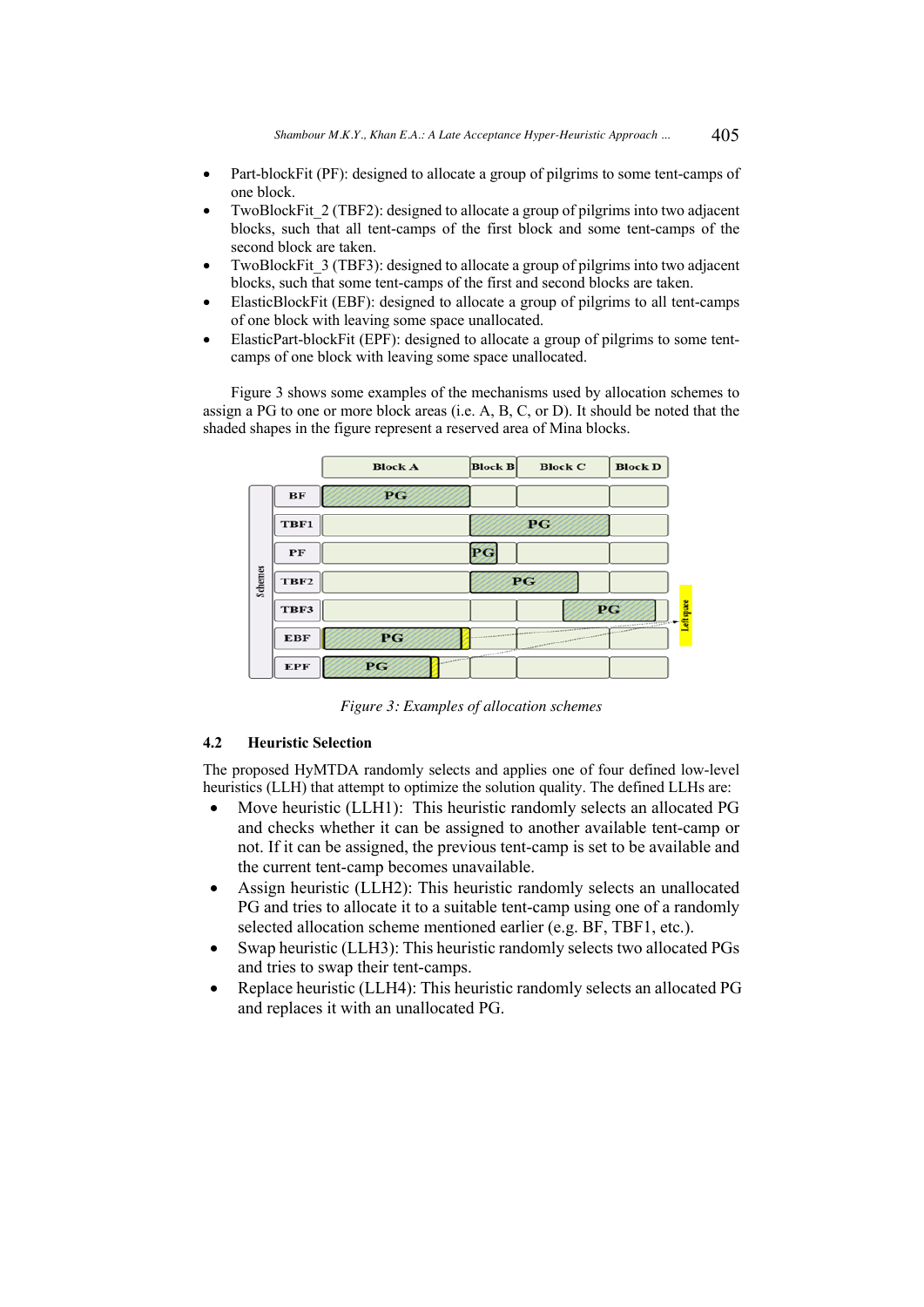#### **4.3 Acceptance Strategy**

The move acceptance strategy used in this paper is based on a local search strategy proposed by Burke and Bykov [Burke & Bykov, 2017] called late acceptance hillclimbing (LAHC). The idea of using LAHC is to give the algorithm more chances to effectively explore the solution space and avoid falling into the local minimums where non-improving movements could be accepted while conducting the search process. More details about the algorithm can be found in [Burke & Bykov, 2017].

#### **4.4 Stopping the Algorithm**

The best solution in terms of the objective function will be offered when one of two conditions is met. First, all groups of pilgrims are assigned to tent-camps. Second, the maximum iteration number is reached. Algorithm 1 shows the basic pseudocode of the proposed algorithm.

```
Algorithm 1: Pseudocode of the proposed HyMTDA
```

```
Step1: Initialization of the HyMTDA and problem-specific parameters, and
construct initial solutions 
    [MaxItr, CG, PG, Class, Block, Space, Location, Train usability, etc]
    Generate n initial solutions S_i = (S_1, S_2, ..., S_n)Select the best initial solution S = S_{best}, S_{best} \in (S_1, S_2, ..., S_n)Specify the history length (l_h) of a list K
    Set initial costs to history list elements// f(K_i) = C, j \in (0, l_h - 1)Set Itr=0
Step2: Heuristic Selection
    S^*= SelectAppLLH(LLH_h, S) // h = \{1,2,3,4\}Step3: Acceptance Strategy
 Find the cost f(S^*)Find the n^{th} location of a list K// n = Itr \mod l_hIf f(S^*) < f(S) or f(S^*) \leq f(K_n)f(K_n) = f(S^*)S = S^* End If
Step4: Stopping the Algorithm
If termination conditions apply
    Stop the algorithm's iterations 
Else 
    Itr=Itr+1 and repeat steps 2,3, and 4. 
  End If
```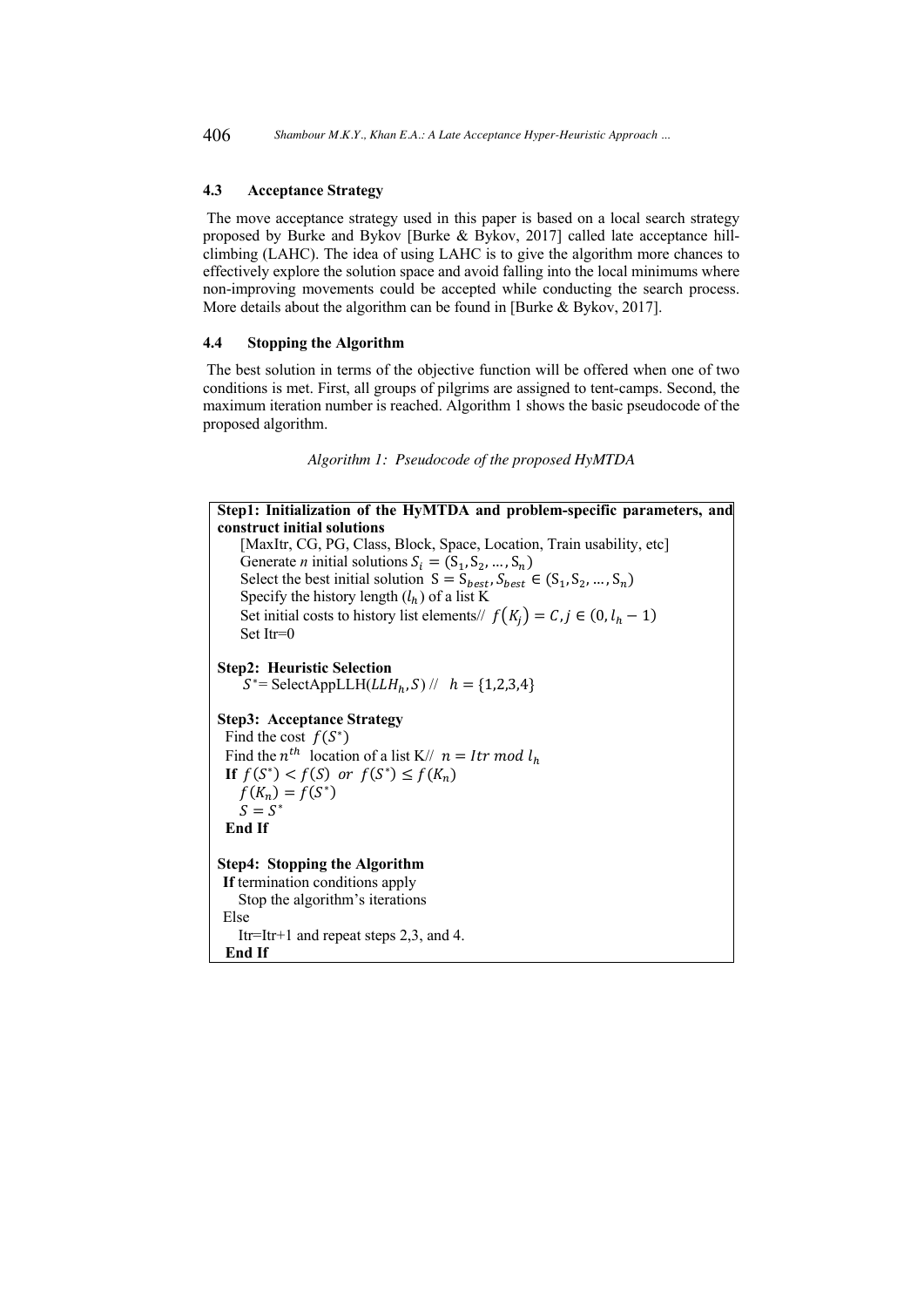# **5 Experimental Results**

This section presents the evaluation of the proposed HyMTDA and compares it with the performance of other algorithm schemes proposed in the literature, in terms of the objective function value.

#### **5.1 Experimental design**

The proposed HyMTDA was evaluated using the parameter setting listed in Table 8. Recall that the MinSpace and MaxSpace parameters represent the minimum and maximum allowable space for each PG, whereas the Flexibility Rate parameter provides an extra space rate to assign a PG to a tent-camp; In other words, the maximum allowable allocation area can increase up to 1.3  $m^2$ . MaxItr refers to a maximum number of iterations in every single run.

| <b>Parameter</b> | <b>MinSpace</b><br>$(m^2)$ | <b>MaxSpace</b><br>$(m^2)$ | <b>Flexibility Rate</b><br>$(m^2)$ | MaxITr         |
|------------------|----------------------------|----------------------------|------------------------------------|----------------|
| Value            |                            |                            |                                    | $1 \times 5^6$ |

#### *Table 8: Experimental Settings*

The simulation was coded in Matlab version 2014a programming language and ran on Windows 10 with Intel Xeon(R) CPU E3-1240@3.4 GHz processor with 32 GB of RAM.

#### **5.2 Effect of history length**  $(l_h)$  **of LAHC**

Six experiments were performed to observe the best setting for  $l_h$  parameter among the values: 1, 100, 500, 1000, 5000, and 10000. Each experiment runs 30 times, each run constructs ten initial solutions, and the best solution, in terms of objective function value, will only be considered for further investigation. The statistical results of the 30 runs for each experiment are given in Table 9, whereas Figure 4 shows the convergence performance of HyMTDA on different values of  $l_h$  parameter.

|            | $l_{h}$ =1 | $l_{h}$ =100 | $l_{h} = 500$ | $l_{h} = 1000$ | $l_{h}$ =5000 | $l_{h} = 10,000$ |
|------------|------------|--------------|---------------|----------------|---------------|------------------|
| Mean       | 190,763.3  | 178,883.2    | 179,509.1     | 178,265.2      | 179,350.7     | 176.936.7        |
| <b>Std</b> | 59.59.4    | 7.783.87     | 6.321.67      | 7.488.66       | 6.062.19      | 7,183.09         |
| Min        | 178.011    | 163,993      | 167,528       | 161,650        | 167,935       | 159.577          |
| Max        | 201,647    | 194.193      | 193,725       | 194.453        | 193,045       | 189,730          |

### *Table 9: Statistical results of HyMTDA performance on different values of*  $l_h$

Since the problem is stated as a minimization problem, it can be observed from Table 9 and Figure 4 that the best performance of the proposed algorithm, in terms of fitness value and convergence rate, was found when the value of  $l_h$  parameter was equal to 10,000, where the best mean and minimum results (shown in bold) of 30 runs were 176,936.7 and 159,577, respectively. Consequently, the performance results when  $l_h$  is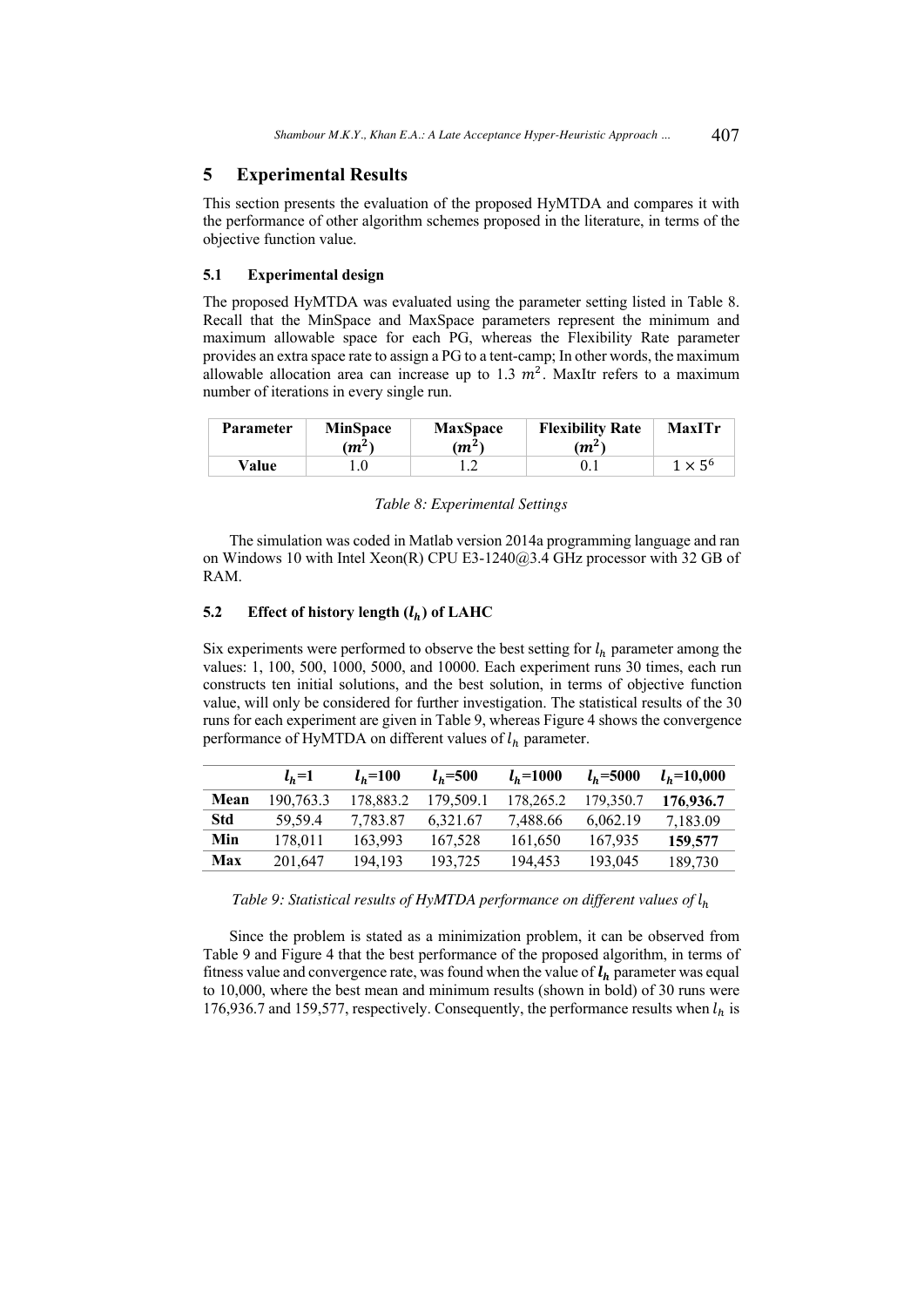equal to 10,000 is only considered for the subsequent performance evaluations of HyMTDA compared to other competitive algorithm schemes.



*Figure 4: Convergence rate of HyMTDA on different values of*  $l_h$  *parameters* 

# **5.3 Performance Comparison and Discussion**

The performance of the proposed HyMTDA and eight other algorithm schemes were examined using the same parameter settings mentioned earlier. The eight compared algorithms include BF, TBF1, PF, TBF2, TBF3, EBF, EPF, and MTDA algorithms. Table 10 shows the analysis of fitness results, across 30 runs, for each compared algorithm, whereas Figure 5 provides a comparison of their best convergence performance.

|                  | Mean      | Std.    | Min     | Max     |
|------------------|-----------|---------|---------|---------|
| <b>HyMTDA</b>    | 176,936.7 | 7,183.1 | 159,577 | 189,730 |
| <b>MTDA</b>      | 187,904.5 | 6,897.4 | 171,618 | 201,954 |
| <b>BF</b>        | 522,706.2 | 1,720.6 | 519,485 | 527,120 |
| TBF1             | 537,963.2 | 3,429.0 | 529,131 | 543,258 |
| PF               | 210,176   | 5,559.2 | 198,590 | 220,465 |
| TBF <sub>2</sub> | 511,092.5 | 3,269.6 | 503,862 | 517,141 |
| TBF3             | 430,106.9 | 7,784.4 | 411,859 | 446,826 |
| EBF              | 513,274.9 | 1,847.6 | 509,208 | 516,195 |
| EPF              | 188,134.6 | 7,026.9 | 174,522 | 204,589 |

*Table 10: Statistical results of compared algorithms*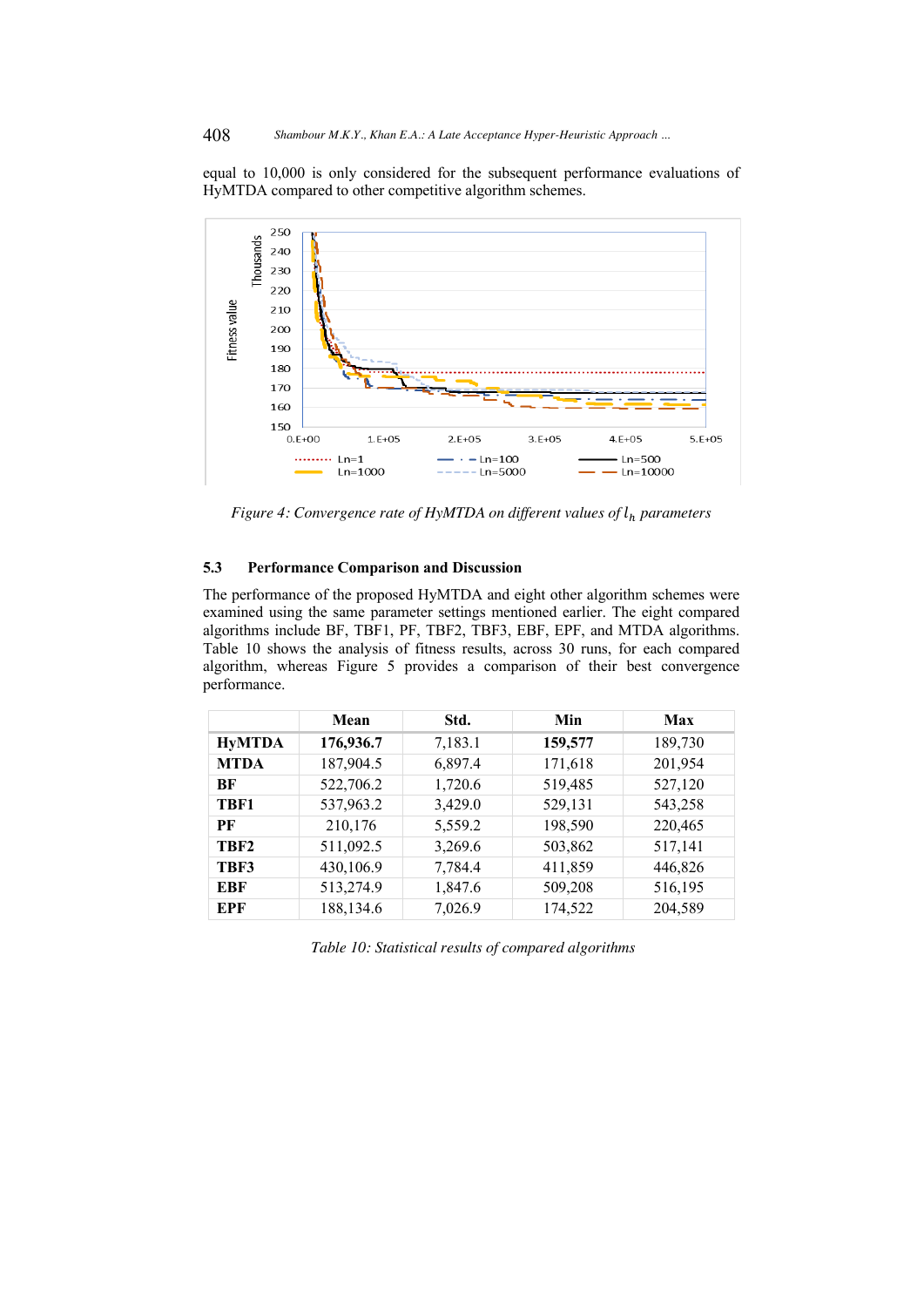

*Figure 5: Convergence curves of the compared algorithms*

Results verify that the performance of the proposed HyMTDA is better compared to other algorithms as HyMTDA achieves the best mean result (shown in bold) and the best convergence performance among other algorithms. Furthermore, the proposed HyMTDA outperforms the second best algorithm (MTDA) by 6.2% in terms of the objective function value. Also, the EPF and PF schemes performed well, ranking third and fourth-best algorithm schemes, respectively, with a considerable difference from the rest of the algorithm schemes.

Furthermore, ANOVA statistical test tool is used to check whether there is a significant difference between the results achieved by the compared algorithms or not. The null hypothesis states that the mean values of all compared algorithms are the same such that:

•  $h_0$ :  $\mu$ 1 =  $\mu$ 2 =  $\mu$ 3 =  $\mu$ 4 =  $\mu$ 5 =  $\mu$ 6 =  $\mu$ 7 =  $\mu$ 8 =  $\mu$ 9, where  $\mu$  is the mean.

 $\cdot h_1$ : Not all means are equal

Table 11 displays the p-value and F-score values of the ANOVA analysis results obtained from the experimental study. The p-value is smaller than the significance level (5%), indicating that significant differences between the means existed. As a result, the null hypothesis  $h_0$  is rejected, and the alternative hypothesis  $h_1$  is accepted. In other words, with a 95 % confidence level ( $\alpha$  = 0.05), there is a significant difference between the compared algorithms.

|                                 | Sum of<br><b>Squares</b> | Degree of<br>Freedom | Mean<br><b>Square</b> | <i>F-score</i> | <b>P-value</b> | <b>F</b> crit |
|---------------------------------|--------------------------|----------------------|-----------------------|----------------|----------------|---------------|
| <b>Between</b><br><b>Groups</b> | $6.73E+12$               | 8                    | $8.41E+11$            | 28159.3        | 00             | 1.97          |
| Within                          | $7.8E + 09$              | 261                  | 29874572.3            |                |                |               |
| <b>Groups</b>                   |                          |                      |                       |                |                |               |
| <b>Total</b>                    | $6.74E+12$               | 269                  |                       |                |                |               |

*Table 11: ANOVA descriptive statistics*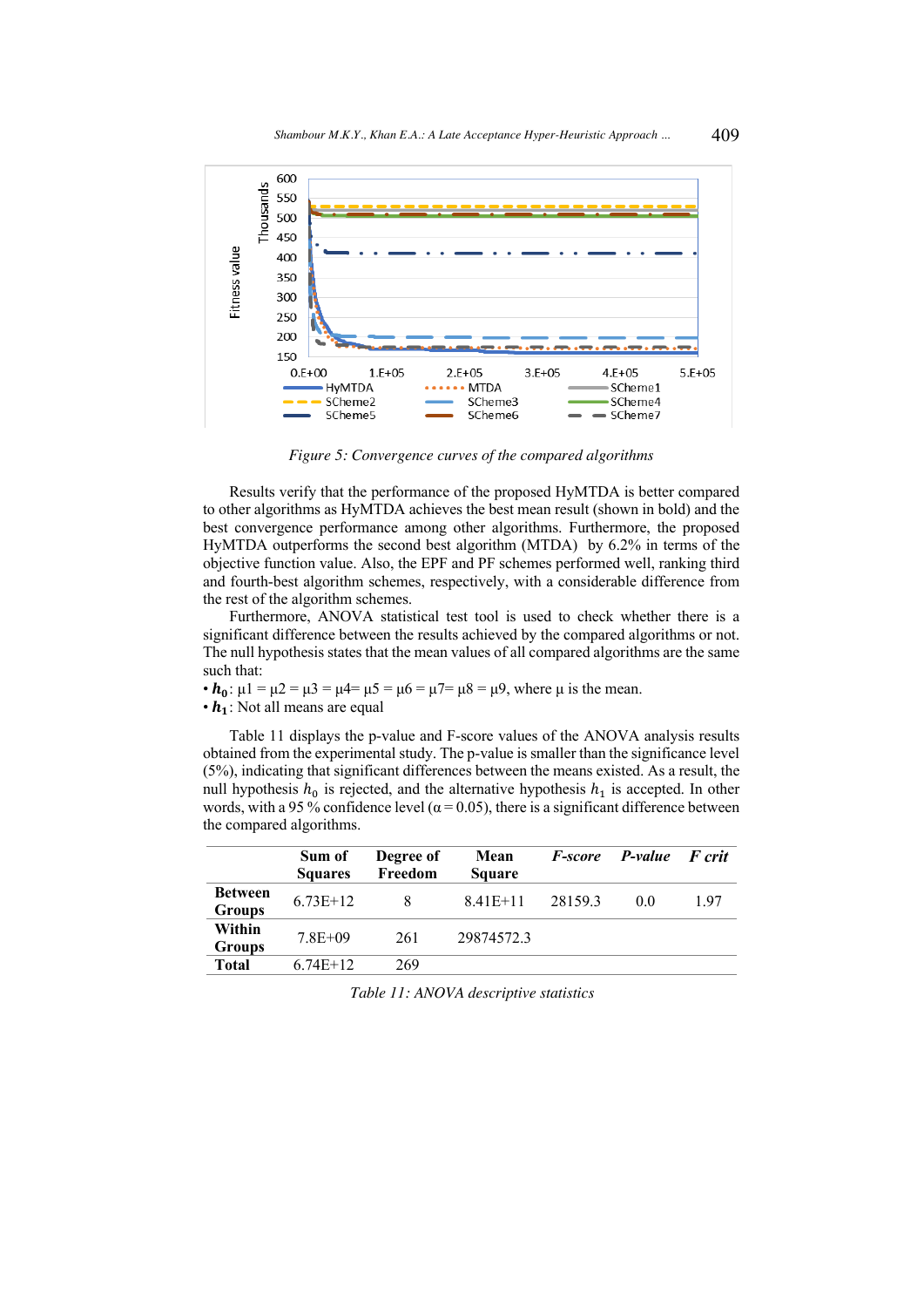### **6 Conclusion and future work**

Distributing a large number of pilgrims to a limited number of camp-tents, while satisfying a set of hard and soft constraints, is a real-world optimization problem defined as an NP-hard problem. In this paper, a hyper-heuristic with a late acceptance hill-climbing algorithm, called HyMTDA, is used to maximize the usage of the limited area of tent-camps in Mina by making the best use of available resources.

The proposed HyMTDA includes two main phases: heuristic selection and move acceptance phases. In the first phase, four low-level heuristics named Assign, Move, Swap, and Replace were employed on a group of pilgrims in an attempt to increase the quality of the solution. In the second phase, the late acceptance technique is used to determine if the current solution should be accepted or rejected.

The best performance of HyMTDA, which is used in the comparisons, was tested using various settings of history length  $(l_h)$  of LAHC. In addition, several experiments and comparisons with other algorithms from the literature were carried out to ensure the efficiency of the proposed algorithm, in terms of objective function value and convergence performance. The experimental results revealed that the performance of the proposed HyMTDA outperforms existing algorithms in the literature, including BlockFit, TwoBlockFit 1, Part-blockFit, TwoBlockFit 2, TwoBlockFit 3, ElasticBlockFit, ElasticPart-blockFit, and MTDA algorithm schemes Moreover, when compared to the second-ranked performance algorithm (MTDA), the proposed algorithm (HyMTDA) outperforms the second-ranked algorithm (MTDA) by 6.2 percent, in terms of the objective function value.

Finally, even though the proposed algorithm outperformed other algorithms, the cost of the fitness function evaluation remains high and significant. This requires improving the performance of HyMTDA by investigating other techniques that may improve the quality of the solution produced. Future work will concentrate on enhancing the HyMTDA algorithm's performance by experimenting with various selection and move acceptance strategies, combining with other heuristic algorithms, and conducting a sensitivity analysis for the algorithm's parameters.

#### **Acknowledgments**

The authors would like to thank the Deanship of Scientific Research at Umm Al-Qura University for supporting this work by Grant Code: (22UQU4361183DSR01).

### **References**

[Abd Elaziz et al., 2020] Abd Elaziz, Mohamed, Ahmed A. Ewees, and Diego Oliva. "Hyperheuristic method for multilevel thresholding image segmentation." Expert Systems with Applications 146 (2020): 113201.

[Babić et al., 2018] Babić, A., Mišković, N., & Vukić, Z. Heuristics pool for hyper-heuristic selection during task allocation in a heterogeneous swarm of marine robots. IFAC-PapersOnLine, 51(29), (2018). 412-417. https://doi.org/10.1016/j.ifacol.2018.09.452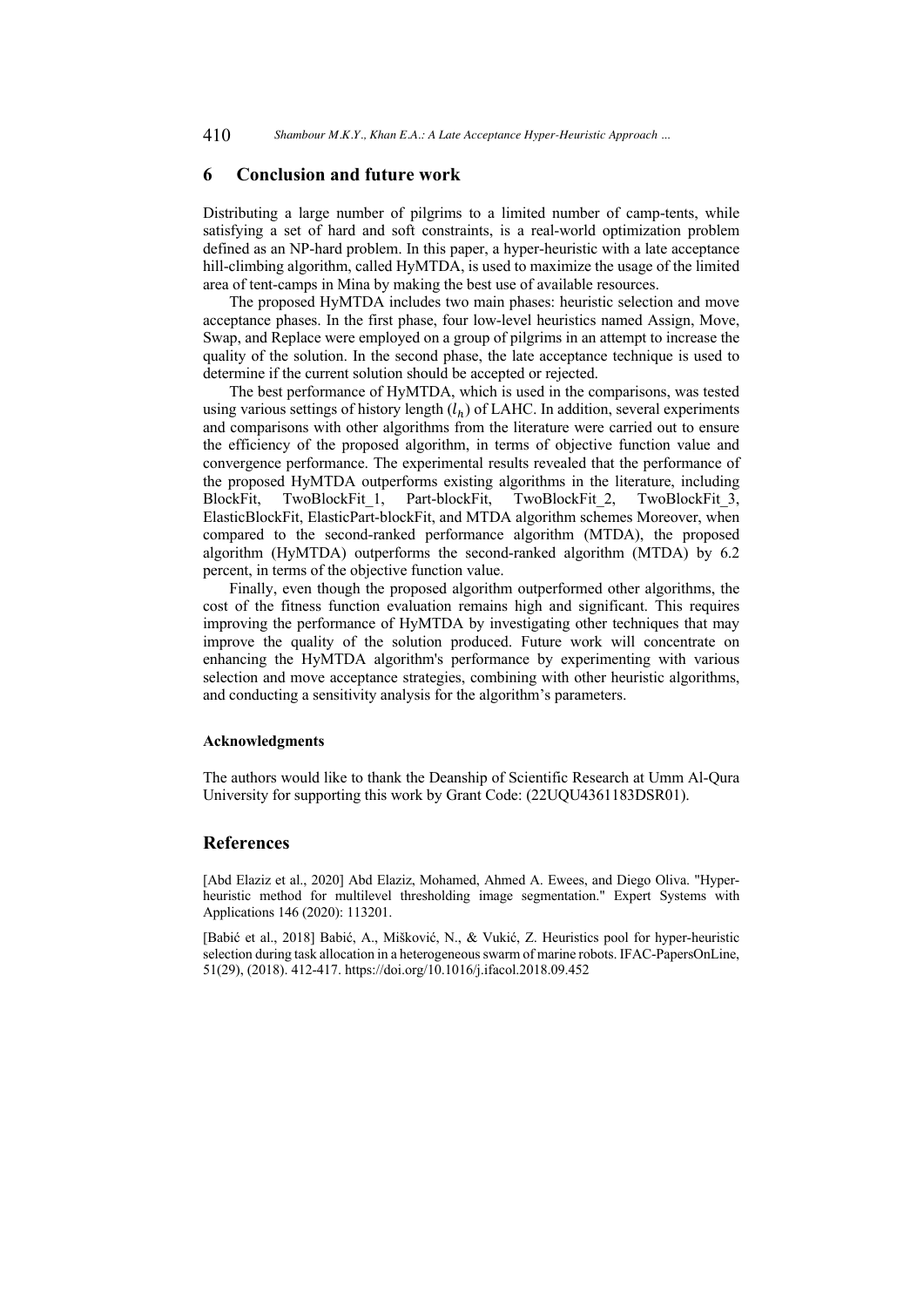[Burke, 2002] Burke E.K., "Recent research directions in automated timetabling," European Journal of operational Research 140, (2002). 266-280, https://doi.org/10.1016/S0377- 2217(02)00069-3.

[Burke et al., 2003] Burke E., Kendall G., Newall J., Hart E., Ross P., Schulenburg S. (2003) Hyper-Heuristics: An Emerging Direction in Modern Search Technology. In: Glover F., Kochenberger G.A. (eds) Handbook of Metaheuristics. International Series in Operations Research & Management Science, vol 57. Springer, Boston, MA. https://doi.org/10.1007/0-306- 48056-5\_16

[Burke et al., 2010] Burke E.K., Hyde M., Kendall G., Ochoa G., Özcan E., Woodward J.R. A Classification of Hyper-heuristic Approaches. In: Gendreau M., Potvin JY. (eds) Handbook of Metaheuristics. International Series in Operations Research & Management Science, vol 146. Springer, Boston, MA. (2010). https://doi.org/10.1007/978-1-4419-1665-5\_15

[Burke et al., 2013] Burke Edmund K, Gendreau Michel, Hyde Matthew, Kendall Graham, Ochoa Gabriela, Özcan Ender & Qu Rong. Hyper-heuristics: a survey of the state of the art, Journal of the Operational Research Society, (2013). 64:12, 1695-1724. Research Society, (2013). 64:12, 1695-1724. https://doi.org/10.1057/jors.2013.71

[Burke & Bykov, 2017] Burke Edmund and Bykov Yuri. The late acceptance Hill-Climbing heuristic. European Journal of Operational Research. (2017). 258(1), 70-78. https://doi.org/10.1016/j.ejor.2016.07.012

[Carter et al., 1996] Carter, M.W., Laporte, G., 1996. Recent developments in practical examination timetabling. In: Burke and Ross, (1996), pp. 3–21. https://doi.org/10.1007/3-540- 61794-9\_49

[Carter et al., 1998] Carter, M.W., Laporte, G., 1998. Recent developments in practical course timetabling. In: Burke and Carter, (1998), pp. 3–19. https://doi.org/10.1007/BFb0055878

[Chen et al., 2016] Chen, Y., Mourdjis, P., Polack, F., Cowling, P., & Remde, S. Evaluating Hyperheuristics and Local Search Operators for Periodic Routing Problems. Lecture Notes in Computer Science, (2016). 104–120. doi:10.1007/978-3-319-30698-8\_8

[Cowling et al., 2001] Cowling P, Kendall G, Soubeiga E. A hyperheuristic approach for scheduling a sales summit. In: PATAT 2000. LNCS 2079. Springer, Berlin, (2001). 176–190, https://doi.org/10.1007/3-540-44629-X\_11

[Czerniachowska & Marcin, 2021] Czerniachowska, Kateryna, and Marcin Hernes. "Simulated Annealing Hyper-Heuristic for a Shelf Space Allocation on Symmetrical Planograms Problem." Symmetry 13, no. 7 (2021): 1182.

[Dataset, 2022] Dataset for the distribution of pilgrims to the tents of Mina. Available at: https://uquadmin-

my.sharepoint.com/:x:/g/personal/myshambour\_uqu\_edu\_sa/EROZdUoLBHhAkQPg2k9u\_q4 BUaru\_hJV-rVQZfPCAqLNuw?e=JeAg1A, last accessed April. 2022.

[Demirel et al., 2017] Demirel, Nihan Çetin, and Muhammet Deveci. "Novel search space updating heuristics-based genetic algorithm for optimizing medium-scale airline crew pairing problems." International Journal of Computational Intelligence Systems 10, no. 1 (2017): 1082- 1101.

[Deveci et al., 2018] Deveci, Muhammet, and Nihan Çetin Demirel. "Evolutionary algorithms for solving the airline crew pairing problem." Computers & Industrial Engineering 115 (2018): 389-406.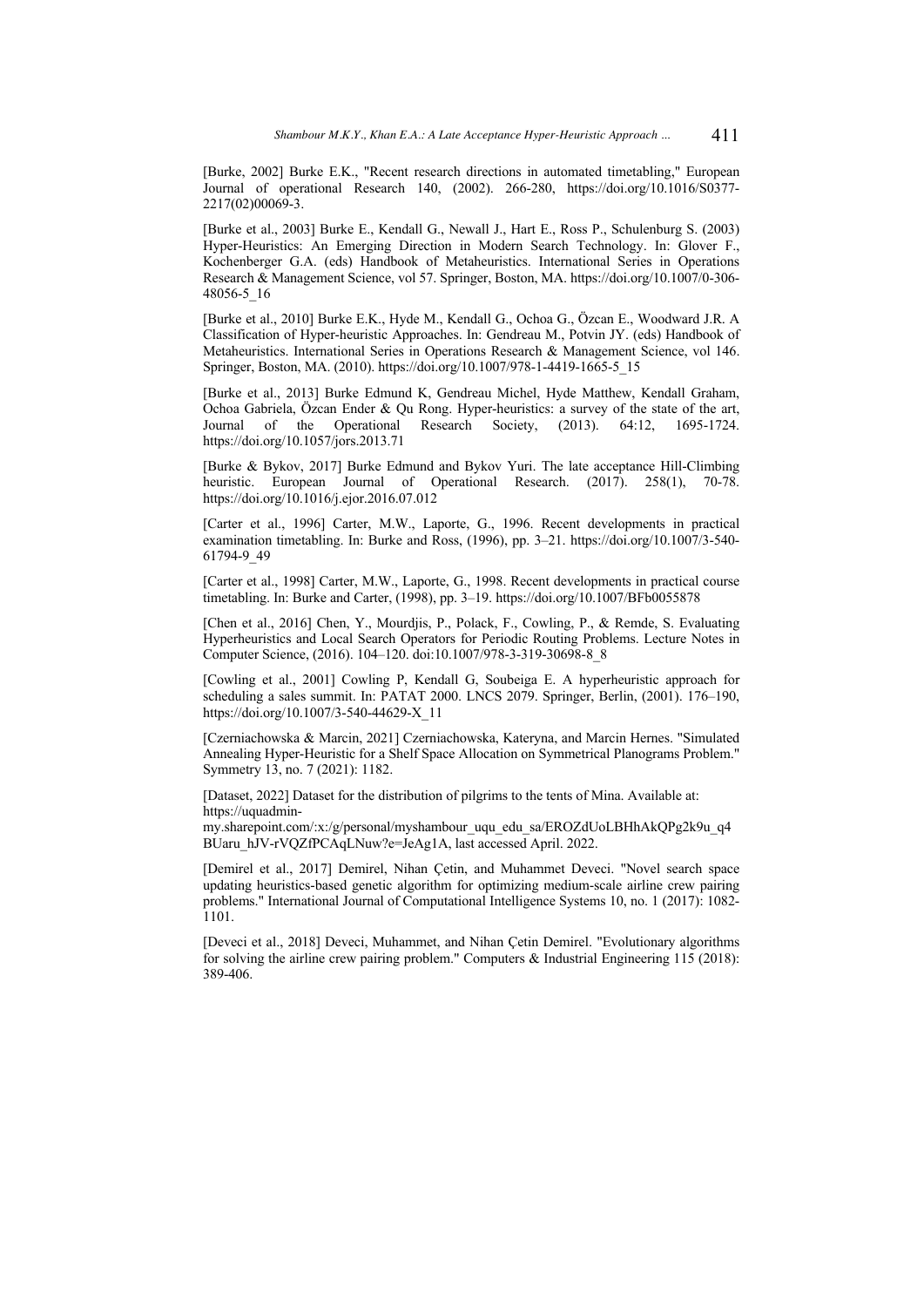[Drake et al., 2019] Drake, J. H., Kheiri, A., Özcan, E., & Burke, E. K. Recent advances in selection hyper-heuristics. European Journal of Operational Research, (2019), 285(2), 405-428. https://doi.org/10.1016/j.ejor.2019.07.073

[Edrees, 2013] Edrees, Mohammed, "An Urban Study of Crowdness in Muna and Jamarat Area", Journal of King Abdulaziz University: Environmental Design Sciences, 139.3180 (2013), 159- 192. DOI: 10.4197/ Env. 7.4

[GAS, 2021] General Authority for Statistics, "https://stats.gov.sa", last access: Nov. 2021.

[Kabirzadeh et al., 2017] Kabirzadeh, S., Rahbari, D., & Nickray, M. A hyper heuristic algorithm for scheduling of fog networks. In 2017 21st Conference of Open Innovations Association (FRUCT), (2017), pp. 148-155. IEEE.

[Katoh N. & Ibaraki, 1998] Katoh N., Ibaraki T. Resource Allocation Problems. In: Du DZ., Pardalos P.M. (eds) Handbook of Combinatorial Optimization. Springer, Boston, MA. (1998), https://doi.org/10.1007/978-1-4613-0303-9\_14

[Katoh et al., 2013] Katoh N., Shioura A., and Ibaraki T. Resource Allocation Problems. In: Pardalos P., Du DZ., Graham R. (eds). Handbook of Combinatorial Optimization. Springer, New York, NY. (2013)

[Kheiri et al., 2016] Kheiri, A., Özcan, E., & Parkes, A. J. A stochastic local search algorithm with adaptive acceptance for high-school timetabling. Annals of Operations Research, (2016), 239(1), 135-151.

[Kheiri & Keedwell, 2017] Kheiri, Ahmed., Keedwell, Ed. A hidden markov model approach to the problem of heuristics selection in hyper-heuristics with a case study in high school timetabling problems. Evol. (2017). Comput.25(3), 473–501

[Kheiri, et al., 2021] Kheiri, Ahmed, Angeliki Gretsista, Ed Keedwell, Guglielmo Lulli, Michael G. Epitropakis, and Edmund K. Burke. "A hyper-heuristic approach based upon a hidden Markov model for the multi-stage nurse rostering problem." Computers & Operations Research 130 (2021): 105221.

[Leng et al., 2019] Leng, L., Zhao, Y., Wang, Z., Zhang, J., Wang, W., & Zhang, C. A novel hyper-heuristic for the biobjective regional low-carbon location-routing problem with multiple constraints. Sustainability, (2019). 11(6), 1596.

[Olgun et al., 2021] Olgun, B., Koç, Ç., & Altıparmak, F. A hyper heuristic for the green vehicle routing problem with simultaneous pickup and delivery. Computers & Industrial Engineering, 153, 107010, (2021).

[Oteiza et al., (2021)] Oteiza, Paola P., Juan I. Ardenghi, and Nélida B. Brignole. "Parallel hyperheuristics for process engineering optimization." Computers & Chemical Engineering 153 (2021): 107440.

[Ozcan et al., 2008] Ozcan, E., Bilgin, B., Korkmaz, E.E., A comprehensive analysis of hyperheuristics. Intelligent Data Analysis (2008), 12, 3–23. DOI: 10.3233/IDA-2008-12102

[Pour et al., 2018] Pour, S. M., Drake, J. H., & Burke, E. K. A choice function hyper-heuristic framework for the allocation of maintenance tasks in Danish railways. Computers & Operations Research, (2018). 93, 15-26.

[Shambour, 2021] Shambour, Mohd Khaled, "Assessing the Usability of Hajj and Umrah Websites", International Conference on Information Technology (ICIT), pp. 876-881, (2021), doi: 10.1109/ICIT52682.2021.9491780.